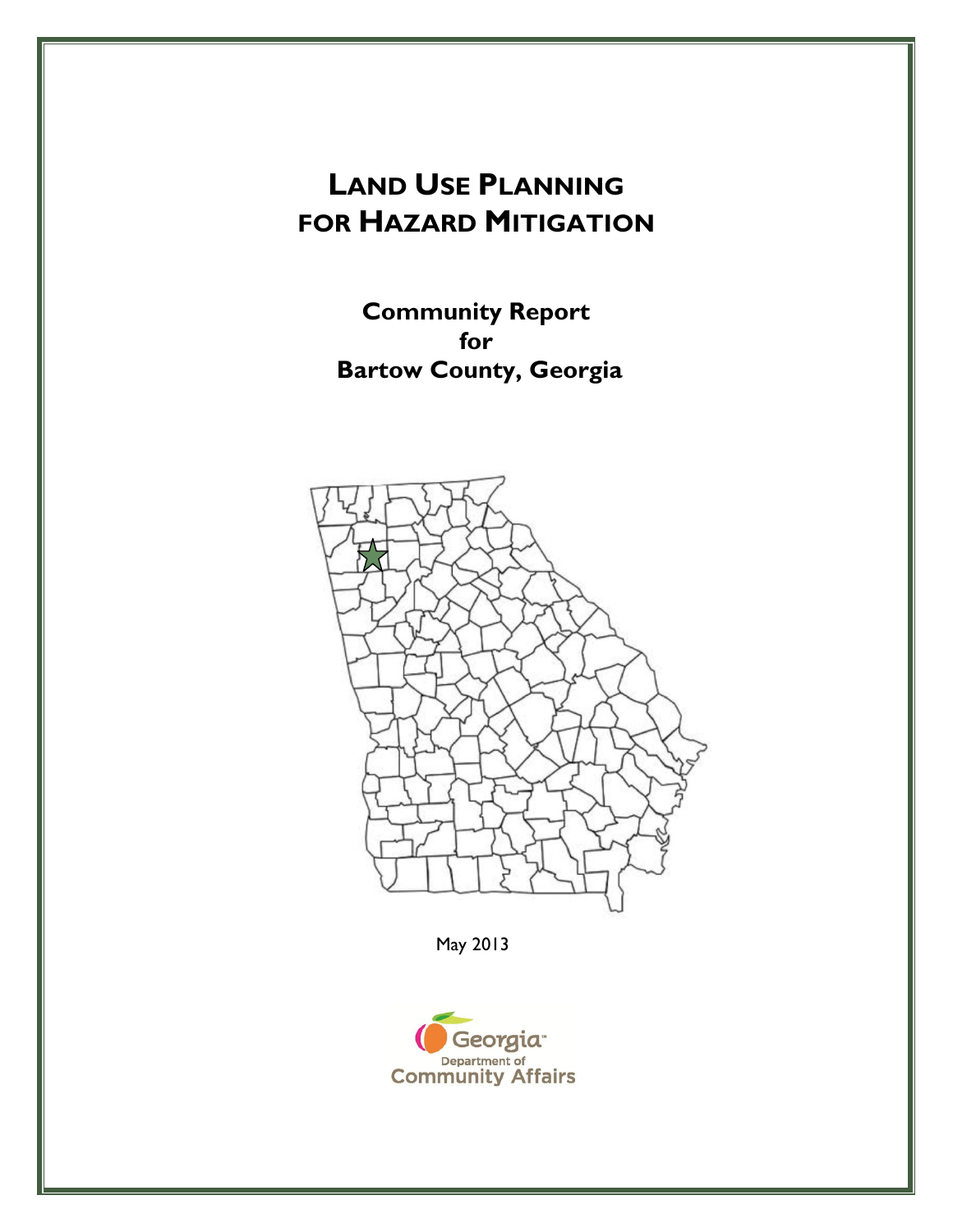## **ACKNOWLEDGEMENTS PAGE**

## **GEORGIA DEPARTMENT OF COMMUNITY AFFAIRS**

Jim Frederick, Director *Office of Planning and Environmental Management*

Elizabeth Smith, AICP *Office of Planning and Environmental Management*

Dee Leclair, Disaster Resilient Building Codes Grant Project Manager *Construction Codes*

Terry Jackson, Director *Office of Mapping and Decision Support Systems*

## **GEORGIA EMERGENCY MANAGEMENT AGENCY**

Terry Lunn, Director *Hazard Mitigation Division*

Dee Langley, Planning Program Manager *Hazard Mitigation Division*

AMEC Environment and Infrastructure, Inc., produced this document for the Georgia Department of Community Affairs under contract #42800-DCA0000002 with funding made possible by the U.S. Department of Housing and Urban Development's (HUD) Community Development Block Grant (CDBG) Program, Supplemental Disaster Recovery Funds, Forward Thinking Land Use (Grant# B-08-DI-13-0001).